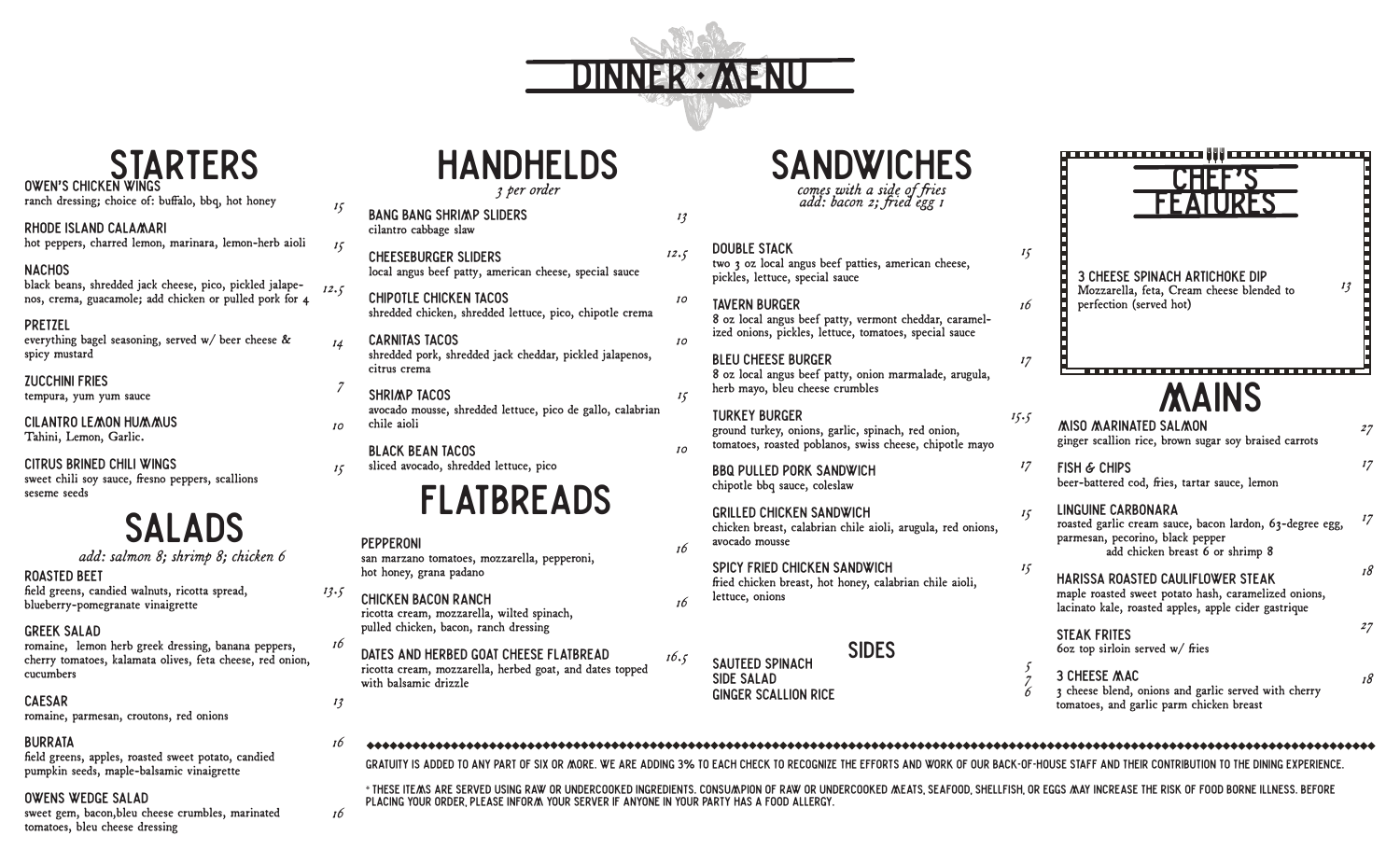

| $\text{CRISP} \xrightarrow{\text{untrivial}} \text{untrivial} \xrightarrow{\text{untrivial}} \text{untrivial} \xrightarrow{\text{untrivial}} \text{untrivial} \xrightarrow{\text{untrivial}} \text{untrivial} \xrightarrow{\text{untrivial}} \text{untrivial} \xrightarrow{\text{untrivial}} \text{untrivial} \xrightarrow{\text{untrivial}} \text{untrivial} \xrightarrow{\text{untrivial}} \text{untrivial} \xrightarrow{\text{untrivial}} \text{untrivial} \xrightarrow{\text{untrivial}} \text{untrivial} \xrightarrow{\text{untrivial}} \text{untrivial} \xrightarrow{\text{untrivial}} \text{untrivial} \xrightarrow{\text{untrivial}}$ |     |
|-----------------------------------------------------------------------------------------------------------------------------------------------------------------------------------------------------------------------------------------------------------------------------------------------------------------------------------------------------------------------------------------------------------------------------------------------------------------------------------------------------------------------------------------------------------------------------------------------------------------------------------------------|-----|
| <b>GREAT LAKES</b> $\cdot$ <b>ELIOT NESS</b> vienna lager   ohio   6.1%   42°   seidel   20 oz.   (#4)                                                                                                                                                                                                                                                                                                                                                                                                                                                                                                                                        | 3/8 |
| <b>ELDER PINE · PHANTASM CLEAVER</b> pale lager w/ phantasm powder   maryland   5%   42°   seidel   20 oz.   (#3)                                                                                                                                                                                                                                                                                                                                                                                                                                                                                                                             | 4/q |
| OTHER HALF · POETRY SNAPS pale lager w/rice   ny   4.5%   42°   seidel   20 02   (#7)                                                                                                                                                                                                                                                                                                                                                                                                                                                                                                                                                         | 3/7 |

| subtle hoppiness                                                                                       |
|--------------------------------------------------------------------------------------------------------|
| VICTORY · PRIMA PILS german pilsner   pennsylvania   5.3%   42°   seidel   20 02. (#5)                 |
| <b>PORT CITY FRANCONIAN KELLERBIER</b> kellerbier/zwickelbier   va   5%   42°   seidel   20 oz.   (#9) |
| SILVER BRANCH · GLASS CASTLE czech pilsner   maryland   $5\%$   $42^\circ$   seidel   20 0z.   (#2)    |
| <b>ROTHAUS · TANNENZAPFLE</b> german pilsner   germany   5.1%   42°   seidel   20 0z.   (#1)           |

## HOP

#### *bold, herbal & citric*

| UNION · AMARILLO MOON ipa w/ amarillo, ctz, galaxy, strata & lotus hops   md   8%   48°   snifter   13 oz.   (#35)    | 3.5/7              |
|-----------------------------------------------------------------------------------------------------------------------|--------------------|
| 3 FLOYDS · DREADNAUGHI double ipa   indiana   9.4%   54°   snifter   13 oz  (#44)                                     | 4.5/9              |
| FIRESTONE WALKER · HOPNOSIS american ipa   california   6.7%   48°   becher   16 oz. (#34)                            | 3/8                |
| RAR · NANTICOKE NECTAR american ipa w/ cascade, centennial & citra   md   7.4%   48°   becher   16 oz. (#37)          | 3/7                |
| MAINE ' WOLFE'S NECK american ipa w/ mosaic, el dorado & sabro   me   6.5%   48°   becher   16 oz. (#18)              | 4/9                |
| soft & juicy                                                                                                          |                    |
| NEW ANTHEM · THE THING WITH FEATHERS hazy ipa   nc   7.3%   48°   becher   16 oz.   (#40)                             | 4/9                |
| SILVER BRANCH · POWER BOOTS hazy double ipa   maryland   8%   48°   snifter   13 0z.   (#19)                          | 3.5/7              |
| DEFINITIVE · ART WITHOUT AN AUDIENCE hazy dipa (second wind collab.)   me   8.4%   48°   snifter   13 oz. (#30)       | 4.5/9              |
| DEWEY ' THEY CALL ME HEY hazy double ipa w/ galaxy, citra & motueka   de   8%   48°   snifter   13 oz.   (#14)        | 4.5/9              |
| NEPENTHE · COSMIC QUARTZ BANGER hazy dipa w/ mosaic (rar collab.)   md   8.3%   48°   snifter   13 0z.   (#12)        | 4/8                |
| EQUILIBRIUM LAB FLASK hazy double ipa (homes collab.)   new york   8.5%   48°   snifter   13 oz. (#24)                | 5/10               |
| CROOKED CRAB · PINK BOOTS hazy ipa w/ pink boots hops blend   md   7%   48°   becher   16 oz. (#33)                   | 3/8                |
| <b>ELDER PINE · CRYPTANALYSIS OF MOSAIC</b> hazy double ipa   maryland   8.2%   48°   snifter   13 oz  (#29)          | 4.5/9              |
| TRIPPING ANIMALS · BULLS ON PARADE hhazy double ipa (north park collab.)   fl   8.5%   48°   snifter   13 oz.   (#38) | 5/10               |
|                                                                                                                       |                    |
| $\sum_{toasty}$ $\sum_{nuity}$                                                                                        |                    |
| TRIPLE CROSSING · CZECH DARK LAGER tmavý   virginia   5.2%   48°   seidel   20 02   (#39)                             | $\frac{1}{\alpha}$ |

|                                                                                                                       | 4/9   |
|-----------------------------------------------------------------------------------------------------------------------|-------|
| fruit & toffee                                                                                                        |       |
| <b>CUSHWA</b> $\cdot$ <b>GONE TO PLAID</b> scottish ale   maryland   5.3%   48°   becher   16 oz.  (#13)              | 3/8   |
| OEC · BIÈRE DE GARDE bière de garde   connecticut   6%   48°   tulip   13 oz. (#36)                                   | 4.5/9 |
| 3 FLOYDS · PILLAR OF BEASTS dbba barleywine w/salted caramel & cocoa nibs   in   13.7%   54°   snifter   13 02. (#43) | 6/12  |

| soft & silky<br>UNION · BLACKWING schwarzbier   maryland   4.9%   48°   becher   16 oz. (#25)<br>dark & dry                                                                                                                                                                                                                                                                                                                                                                                                                                                                                                                                                                                                                                                                                                                 | 3/7                                                               |
|-----------------------------------------------------------------------------------------------------------------------------------------------------------------------------------------------------------------------------------------------------------------------------------------------------------------------------------------------------------------------------------------------------------------------------------------------------------------------------------------------------------------------------------------------------------------------------------------------------------------------------------------------------------------------------------------------------------------------------------------------------------------------------------------------------------------------------|-------------------------------------------------------------------|
| RAR $\cdot$ 1ST MEAL imperial stout w/ maple syrup, bacon & coffee   md   9.5%   54°   snifter   13 oz.   (#41)<br><b>SAGA</b> $\cdot$ <b>A</b> REALM TO RULE imperial sweet stout w/ espresso & cocoa nibs   md   10.1%   54°   snifter   13 0z. (#50)                                                                                                                                                                                                                                                                                                                                                                                                                                                                                                                                                                     | 4/8<br>5/10                                                       |
| rich & decadent<br>BLUEJACKET · MEXICAN RADIO sweet stout w/ cocoa nibs, ancho chilies & cinnamon   dc   8%   54°   snifter   13 oz.   (#46)<br><b>TIMBER · LOST MEMORIES</b> imperial stout w/ coconut & almonds   ny   12%   54°   snifter   13 oz. (#42)<br><b>PERENNIAL</b> · SUMP 2022 imperial sweet stout w/ coffee   mo   11.5%   54°   snifter   13 oz. (#49)                                                                                                                                                                                                                                                                                                                                                                                                                                                      | 4/8<br>6/12<br>6/12                                               |
| <b>CROOKED RUN</b> · SAMOA imperial sweet stout w/ cocoa nibs & coconut   va   10%   54°   snifter   13 oz.   (#48)<br>spicy & meaty                                                                                                                                                                                                                                                                                                                                                                                                                                                                                                                                                                                                                                                                                        | 5/10                                                              |
| BENCHTOP · TOWN HALL rauchbier w/ pecan wood-smoked malt   virginia   5%   48°   becher   16 oz. (#11)                                                                                                                                                                                                                                                                                                                                                                                                                                                                                                                                                                                                                                                                                                                      | 3/8                                                               |
| bright<br>ALLAGASH · WHITE witbier   maine   5.2%   48°   tulip   13 oz.   (#22)<br><b>ELDER PINE · LEMON LIME REFLECTIONS</b> witbier w/key limes & meyer lemons   md   5%   48°   tulip   13 oz.   (#26)<br><b>FIRST STATE</b> $\cdot$ <b>TRIPEL BEAMING</b> tripel   delaware   9%   54°   snifter   13 oz.   (#45)<br>MANOR HILL · GRISETTE grisette   maryland   4.7%   48°   tulip   13 oz.   (#15)<br>COMMONWEALTH · LOVESTRONG UKRAINE belgian blond ale   virginia   6.5%   54°   snifter   13 oz.   (#47)<br>DIAMONDBACK · HALF DAY american wheat ale   maryland   5.2%   48°   tulip   13 oz   (#8)<br>THE BREWER'S ART · BEAZLY belgian strong blond ale   maryland   $7.3\%$   $48^\circ$   snifter   13 oz.   (#16)<br>PLANK · HEFEWEIZEN hefeweizen   germany   5.2%   42°   grand pilsner   20 0z.   (#16) | 3.5/7<br>4/8<br>4.5/9<br>3.5/7<br>4.5/9<br>3.5/7<br>3.5/7<br>4/10 |

#### TART & FUNKY *fruity*

| <b>CIDER</b>                                                                                                               |       |
|----------------------------------------------------------------------------------------------------------------------------|-------|
| ALLAGASH · MY ONE & ONLY mixed fermentation ale w/ mixed berries   me   5.5%   48°   tulip   13 oz   (#23)                 | 6/12  |
| OEC · PHANIASMA mixed fermentation porter   connecticut   9.5%   54°   tulip   13 oz.   (#31)                              |       |
| COMMONWEALTH · LEMONY SNICKETsour ale w/ mascarpone, pistachios & lemon   va   6%   48°   tulip   13 oz.   (#21)<br>vinous | 4.5/9 |
| <b>THIN MAN</b> $\cdot$ MINKEY BOODLE fruited sour ale w/ raspberries   new york   7%   48°   tulip   13 oz.   (#32)       | 4.5/9 |
| <b>BLACK FLAG</b> · BERRY GELATO fruited sour ale w/ mixed berries & vanilla   md   $7\%$   48°   tulip   13 oz   (#27)    | 4.5/9 |
| OTHER HALF $\cdot$ MMM FRUIT: RASPBERRY & BLUEBERRY fruited sour ale   ny   6.5%   48°   tulip   13 02.   (#17)            | 4.5/9 |
| BURLEY OAK · STRAW, BAN, W.CHOC J.R.E.A.M fruited sour ale   md   4.8%   48°   tulip   13 oz (#20)                         | 5/10  |
| PRAIRIE · VAPE TRICKS fruited sour ale w/ cherries   oklahoma   5.9%   48°   tulip   13 oz.   (#(28)                       | 4/8   |
| $\mu$ uuy                                                                                                                  |       |

#### cider *bright*

ANXO • CIDRE BLANC dry cider fermented w/ sauvignon blanc wine yeast | washington, dc | 6.9% | 42° | tulip | 13 oz. | (#6) *4 / 8*

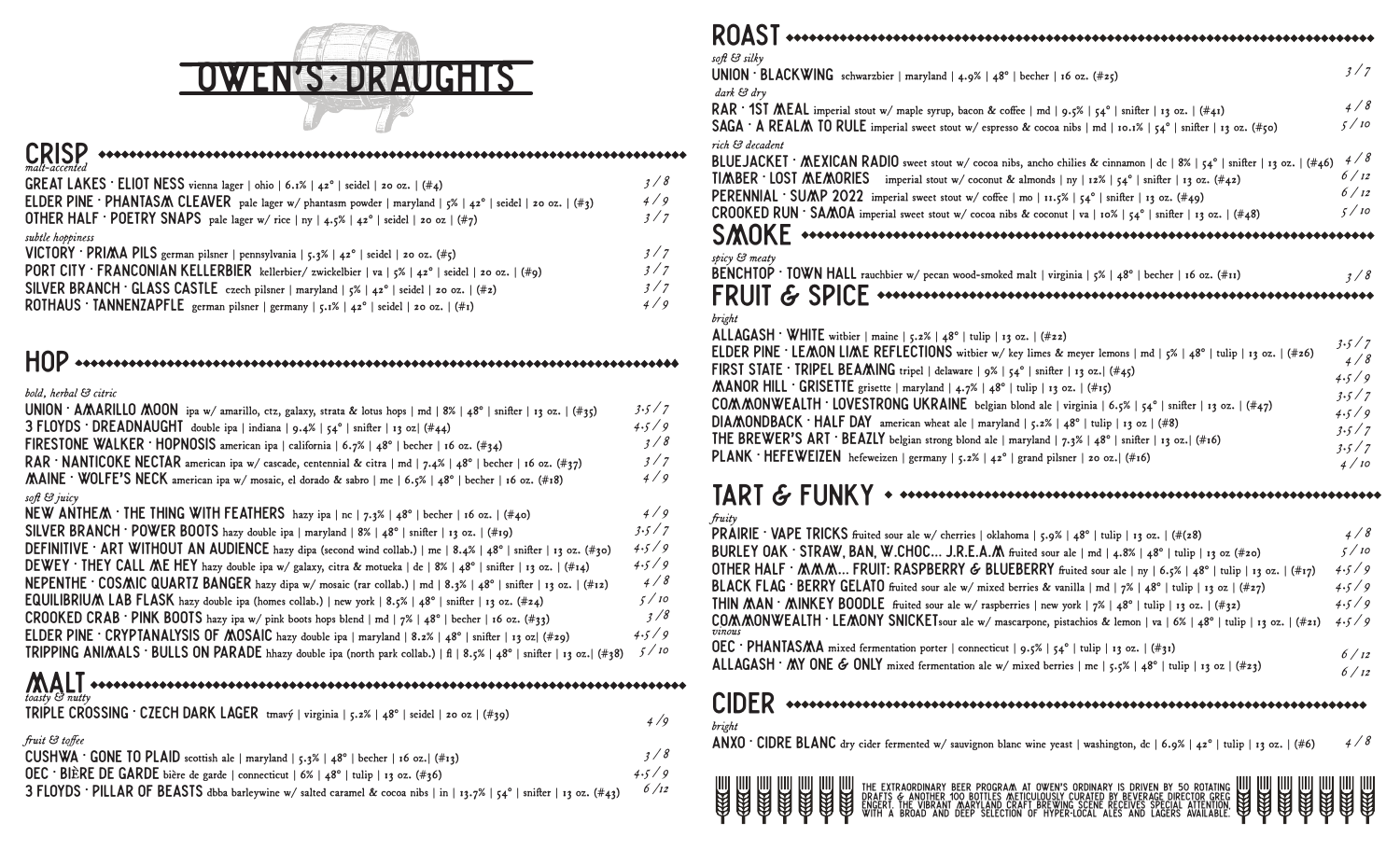

| delicate fruit<br>OTHER HALF · POETRY SNAPS pale lager w/ rice   new york   4.5%   16 oz.<br>CUSHWA · THAT'LL PLAY pale lager $w/$ lime   maryland   4.2%   16 oz.<br>malt-accented                                                                                                                                                | 8<br>8      |
|------------------------------------------------------------------------------------------------------------------------------------------------------------------------------------------------------------------------------------------------------------------------------------------------------------------------------------|-------------|
| ASLIN . OLD TOWN LAGER pale lager   virginia   $4\%$   16 oz.<br>SILVER BRANCH $\cdot$ MONDO MUNDO vienna lager [maryland $\mid$ 5.5%   12 oz<br>$ASLIN$ ESPERANTE pale lager   virginia   4.5%   16 oz.                                                                                                                           |             |
| subtle hoppiness<br>OCELOT · SUNNYSIDE DWELLER german pilsner   virginia   5.1%   16 oz.<br>COMMONWEALTH AUREOLE czech pilsner   virginia   5.4%   16 oz.<br><b>ELDER PINE</b> OCEANIC german pilsner   maryland $\vert$ 5.2%   16 oz.<br>OCELOT ' YACHISIDE PARIY DWELLER pale lager (charles towne collab.)   va   4.7%   16 oz. | 8<br>8<br>9 |
| soft & juicy                                                                                                                                                                                                                                                                                                                       |             |

*14*

| $J\psi/\iota \cup J\mu\iota\iota\gamma$                                                      |
|----------------------------------------------------------------------------------------------|
| FOURSCORE · FANTASYLAND hazy ipa w/ citra (oliver collab.)   pa   6.9%   16 oz               |
| OTHER HALF $\cdot$ MYLAR DUST hazy double ipa   new york   8.5%   16 oz                      |
| CUSHWA · LAND/MINE HOPSCOTCH hazy double ipa galaxy & idaho $7 \mid$ maryland $8\mid$ 16 oz. |
| WIDOW/AAKER · ICE CRYSTALS hazy double ipa w/ mosaic, chinook & azacca   ma   7.8%   16 oz.  |
| CUSHWA · FOG AT DAYBREAK hazy pale ale w/ simcoe, mosaic & amarillo   md   5.6%   16 oz.     |
| OTHER HALF ' ALL MOSAIC EVERYTHING hazy double ipa $w/m$ mosaic   new york   8.5%   16 oz.   |
| SILVER BRANCH · POWER BOOTS hazy double ipa   maryland   8%   16 oz.                         |
| OCELOT · LIVEWIRE hazy ipa w/ citra, mosaic & amarillo   virginia   6.8%   16 oz.            |
|                                                                                              |

#### MALT  $\overline{u}$   $\overline{u}$   $\overline{u}$   $\overline{u}$   $\overline{u}$   $\overline{u}$   $\overline{u}$   $\overline{u}$   $\overline{u}$   $\overline{u}$   $\overline{u}$   $\overline{u}$   $\overline{u}$   $\overline{u}$   $\overline{u}$   $\overline{u}$   $\overline{u}$   $\overline{u}$   $\overline{u}$   $\overline{u}$   $\overline{u}$   $\overline{u}$   $\overline{u}$   $\overline{u}$   $\overline{$

| $_{\it J}$ ruu $\infty$ to $_{\it J}$ ee |                                                           |  |
|------------------------------------------|-----------------------------------------------------------|--|
|                                          | THIRIEZ · AMBER bière de garde   france   5.8%   25.4 oz. |  |

#### ROAST

*rich & decadent*

BLUEJACKET • MEXICAN RADIO sweet stout w/ cocoa nibs, ancho chilies, cinnamon & vanilla | dc | 8% | 16 oz. *10* PEABODY HEIGHTS · ALUNA imperial stout w/ chocolate & peanut butter | maryland | 8.8% | 16 oz. PERENNIAL • PRODIGAL 2018 imperial sweet stout w/ cocoa nibs & vanilla | missouri | 10.6% | 25.4 oz. *10 30*

#### FRUIT & SPICE

*bright*

| SILVER BRANCH · SILVER SAINT tripel   maryland   9%   12 0z.               |
|----------------------------------------------------------------------------|
| PEABODY HEIGHTS · PROF TRASH WHEEL BLINDED M.E witbier   md   4.9%   12 oz |
| PRAIRIE · STANDARD oak ba saison   oklahoma   5.6%   12 oz.                |
| BLAUGIES · SAISON D'EPEAUTRE saison w/ spelt   belgium   6%   25.4 oz.     |
| DE RANKE ' XX BITTER belgian blond ale   belgium   $6\%$   11.2 oz.        |
| TROU DU DIABLE · SAISON DU TRACTEUR saison   canada   6%   22 oz.          |
| AU BARON · CUVEE DES JONQUILLES bière de garde   france   7%   25.4 oz.    |
| BLAUGIES · LA MONEUSE saison   belgium   8%   25.4 oz.                     |
| UPRIGHT $\cdot$ SEVEN saison   or   8%   25.4 oz.                          |
| TROU DU DIABLE · LA BUTEUSE tripel   canada   10%   22 0z.                 |
|                                                                            |

## TART & FIINKY <del>one</del> energy exercises and exercise exercises

*40*

| delicate                                                                                                                                                 |                |
|----------------------------------------------------------------------------------------------------------------------------------------------------------|----------------|
| BLUEJACKET · BLUE OWL dry-hopped wine ba berliner weisse (schneeeule collab.)   dc   3.5%   16.9 oz.                                                     | 15             |
| $OXBOW \cdot SAISON DELL'ARGOSTA mixed fermentation ale w/lobsters (del ducato collab.)   me   4.5%   16.9 oz.$                                          | 25             |
| JOLLY PUMPKIN · CALABAZA BLANCA mixed fermentation witbier   michigan   4.8%   12.7 oz.                                                                  | 12             |
| JESTER KING · PROVENANCE: LEMON & LIME mixed fermentation ale w/ lemon & lime   tx   5.7%   25.4 oz.                                                     | 25             |
| MIKKELLER · WHEAT IS THE NEW HOPS brett ipa (hill farmstead collab.)   denmark   6%   16 oz.                                                             | $\overline{z}$ |
| OXBOW · BARREL-AGED FPA ba mixed fermentation ale   maine   6.5%   12.7 oz.                                                                              | 30             |
| JESTER KING · MAD MEG mixed fermentation ale   texas   8.9%   25.4 oz.                                                                                   | 25             |
| SIREN ' BA LIMONCELLO mixed fermentation ale (hill farmstead & mikkeller collab.)   england   10.2%   11.2 02.                                           | 12             |
| fruity                                                                                                                                                   | 10             |
| BLUEJACKET · MIDNIGHT FLOWERS fruited sour ale   washington, dc $ 6% $ 16 oz.                                                                            |                |
| CUSHWA · WEST. AND VACATION PACKAGES sour ale $w/$ mango & coconut (heist collab.)   md   6%   16 oz.                                                    | 13             |
| vinous                                                                                                                                                   |                |
| ALLAGASH · PICK YOUR OWN mixed fermentation ale w/ mixed berries   maine   5.5%   12.7 oz.                                                               | 22             |
| <b>FIRESTONE WALKER</b> SOUR OPAL viognier wine ba wild ale   california   $5.9\%$   12.7 oz.                                                            | 24             |
| <b>PRAIRIE</b> · $\&$ FRIENDS: TRVE EDITION flanders red ale (trve collab.)   oklahoma   6.7%   16.9 oz.                                                 | 15             |
| ALLAGASH · COOLSHIP PECHE 2019 wild ale w/ peaches   maine   6.8%   12.7 oz.                                                                             | 22             |
| JOLLY PUMPKIN · IO SAISON mixed fermentation ale w/ rose hips & hibiscus   michigan   6.8%   25.4 oz.                                                    | 25             |
| JOLLY PUMPKIN · LA ROJA GRAND RESERVE flanders red ale   michigan   7%   11.2 02.                                                                        | 25             |
| DOGFISH HEAD · IN & OF ITSELF wine ba mixed fermentation ale w/ herbs & raspberry   de   7.4%   12 oz.                                                   | 10             |
| JOLLY PUMPKIN · LA ROJA DU KRIEK wild ale w/ cherries   michigan   7.5%   25.4 oz.                                                                       | 25             |
| <b>CASCADE</b> ELDERBERRY wine ba mixed fermentation ale $w/$ elderberries $\vert$ oregon $\vert$ 7.8% $\vert$ 25.4 oz.                                  | 40             |
| <b>CASCADE</b> SANG ROUGE flanders red ale   oregon   8%   25.4 oz.<br>PANIL BARRIQUEE cognac ba mixed fermentation ale   italy   8%   25.4 oz.          | 40             |
| earthy                                                                                                                                                   | 25             |
| GIRARDIN GUEUZE 1882 BLACK LABEL 2017 gueuze lambic   belgium   5%   12.7 oz.                                                                            |                |
| TOCCAL/AATTO · OKIE /AATILDE mixed fermentation ale (prairie collab.)   italy   6.2%   25.4 oz.                                                          | 18             |
| ANCHORAGE · MOSAIC SAISON mixed fermentation ale w/ mosaic hops   alaska   6.5%   25.4 oz.                                                               | 25             |
| CAPTAIN LAWRENCE · BARREL SELECT GOLD mixed fermentation ale   new york   6.5%   12.7 oz.                                                                | 25             |
| SAINT SOMEWHERE · SERGE mixed fermentation ale   florida   6.5%   25.4 oz.                                                                               | 15             |
| ALLAGASH · BELFIUS 2017 mixed fermentation ale   maine   6.7%   12.7 oz.                                                                                 | 17<br>22       |
| ORVAL · TRAPPIST ALE mixed fermentation ale   belgium $ 6.9\% 11.2$ oz.                                                                                  | 13             |
| ANCHORAGE · CALABAZA BOREAL mixed fermentation ale w/ grapefruit   alaska   7%   25.4 oz.                                                                | 25             |
| ANCHORAGE · GALAXY mixed fermentation ale w/ galaxy hops   alaska   7%   25.4 oz.                                                                        | 25             |
| PRAIRIE · FUNKY GOLD MOSAIC mixed fermentation ale w/ mosaic hops   oklahoma   7.5%   16.9 oz.                                                           | 15             |
| STILLWATER . 21ST CENTURY MEANS mixed fermentation ale (cigar city collab.)   ct   8.5%   22 oz.                                                         | 12             |
| <b>RESERVE</b>                                                                                                                                           |                |
| roast                                                                                                                                                    |                |
| PERENNIAL · SUMP 2018 imperial stout w/ la virgen coffee   missouri   11.5%   25.4 oz.                                                                   | 40             |
| DE STRUISE · BLACK DAMNATION XXVI: FROGGIE wine ba imperial stout   belgium   13%   25.4 oz.                                                             | 60             |
| DE STRUISE · BLACK DAMNATION II: MOCHA BOMB bourbon ba imperial stout w/ coffee   bel   13%   25.4 oz.                                                   | 60             |
| fruit & spice<br>DE STRUISE · T.W.O. RESERVA rum ba wheatwine   belgium   8%   25.4 oz.                                                                  |                |
| DE STRUISE · PANNEPOT GRAND RESERVA 2011 oak ba belgian strong dark ale   belgium   10%   11.2 oz.                                                       | 55             |
| DE STRUISE · PANNEPOT SPECIAL RESERVA 2014 wine ba belgian strong ale   belgium   10%   11.2 02.                                                         | 20             |
| DE STRUISE · RIO RESERVA bourbon ba belgian strong dark ale   belgium   10.5%   11.2 oz.                                                                 | 16<br>18       |
| DE STRUISE · XXXX RESERVA ba quadrupel   belgium   13%   25.4 oz.                                                                                        | 60             |
| tart & funky                                                                                                                                             |                |
| CANTILLON 100% CLASSIC GUEUZE 2016 gueuze lambic   belgium   5%   12.7 oz.                                                                               | 30             |
| CANTILLON 100% CLASSIC GUEUZE 2018 gueuze lambic   belgium   $5\%$   25.4 oz.                                                                            | 55             |
| 3 FONTEINEN · CUVEE ARMAND & GASTON 2018 gueuze lambic   belgium   5%   12.7 oz.                                                                         | 30             |
| 3 FONTEINEN · CUVEE ARMAND & GASTON 2018 gueuze lambic   belgium   5%   25.4 oz.                                                                         | 55             |
| 3 FONTEINEN · CUVEE ARMAND & GASTON 2018 gueuze lambic   belgium   5%   50.8 oz.                                                                         | 100            |
| 3 FONTEINEN · FRAMBOOS 2018 fruit lambic w/ raspberries   belgium   5.3%   25.4 oz.                                                                      | 55             |
| 3 FONTEINEN OUDE GEUZE 2016 gueuze lambic   belgium   6%   12.7 oz.                                                                                      | 33             |
| 3 FONTEINEN · HO/A/AAGE 2018 fruit lambic w/ cherries   belgium   6%   25.4 oz.<br>3 FONTEINEN OUDE GEUZE 2018 gueuze lambic   belgium   6.4%   12.7 oz. | 80             |
| 3 FONTEINEN · OUDE GEUZE 2018 gueuze lambic   belgium   6.4%   50.8 oz.                                                                                  | 30             |
|                                                                                                                                                          | 100            |

3 FONTEINEN • OUDE GEUZE 2018 gueuze lambic | belgium | 6.4% | 50.8 oz. DE STRUISE · DARK HORSE RESERVA 2014 wine ba mixed fermentation ale | belgium |  $7\%$  | 25.4 oz.



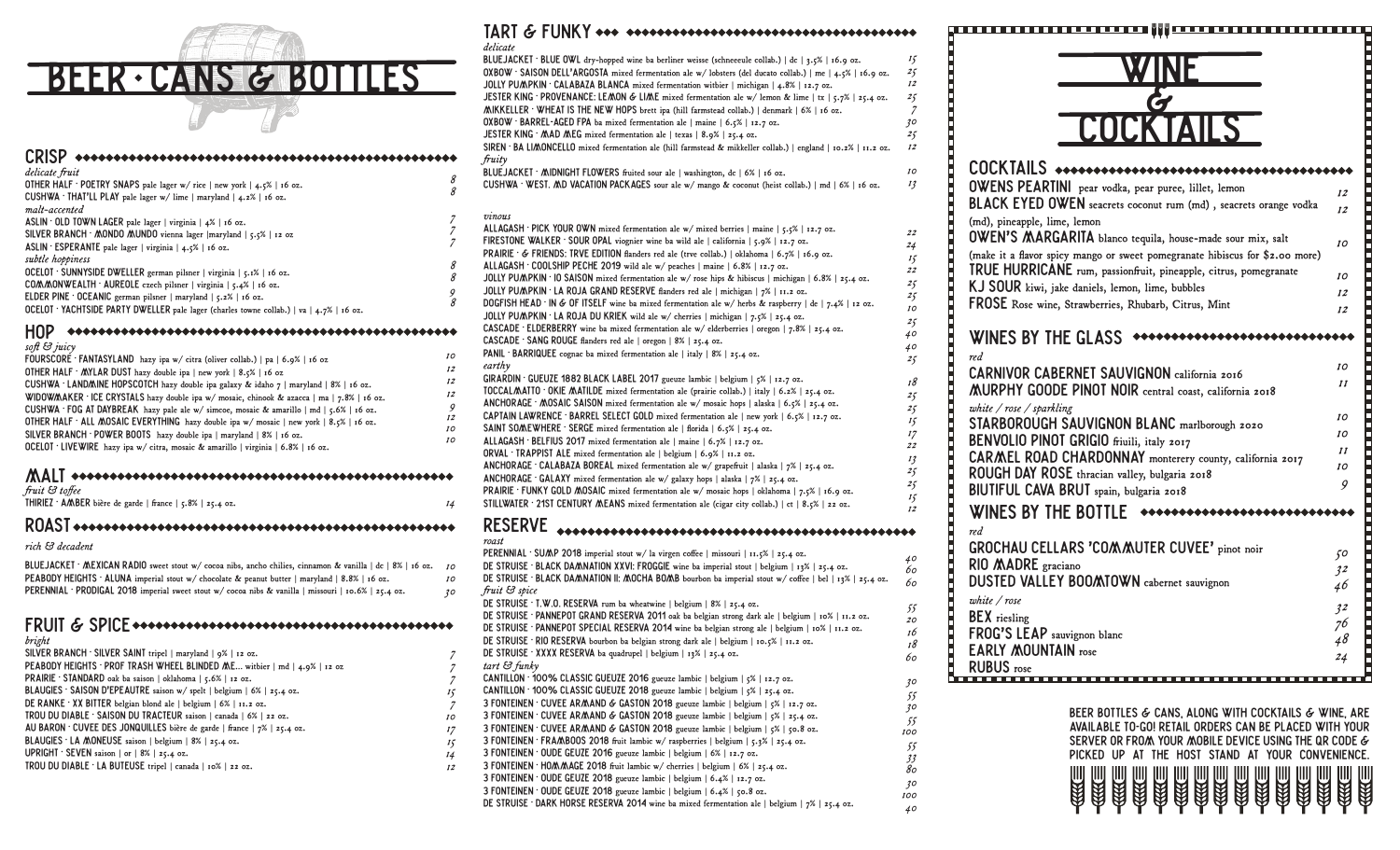# **BRUNCH MENU**<br>Saturday and Sunday only 12pm-3pm

*13*

*15*

## **SANDWICHES**

comes with a side of fries *add: bacon 2; ied egg 1*

#### DOUBLE STACK two 3 oz local angus beef patties, american cheese, pickles, lettuce, special sauce

TAVERN BURGER 8 oz local angus beef patty, vermont cheddar, caramelized onions, pickles, lettuce, tomatoes, special sauce

- BLEU CHEESE BURGER 8 oz local angus beef patty, onion marmalade, arugula, herb mayo, bleu cheese crumbles
- tURKEY BURGER ground turkey, onions, garlic, spinach, red onion, tomatoes, roasted poblanos, swiss cheese, chipotle mayo *15.5*
- *10* BBQ PULLED PORK SANDWICH chipotle bbq sauce, coleslaw

#### GRILLED CHICKEN SANDWICH chicken breast, calabrian chile aioli, arugula, red onions, avocado mousse

- *16* SPICY FRIED CHICKEN SANDWICH fried chicken breast, hot honey, calabrian chile aioli, lettuce, onions
- 

# SIDES

SAUTEED SPINACH SIDE SALAD Ginger scallion Rice

*16*

*16.5*

### BRUNCH COCKTAILS *15* Orange MIMOSA MANGO ORANGE MIMOSA BLOOD ORANGE MIMOSA HOUSE SPICY BLOoDY MARY

# BRUNCH MAINS

| B.E.C. SANDWICH<br>hardwood smoked bacon, fried egg, cheddar, garlic aioli,<br>potato bun, crispy potatoes                              | 10 |
|-----------------------------------------------------------------------------------------------------------------------------------------|----|
| TWO EGG BREAKFAST<br>z eggs any style, potato hash, bacon                                                                               | 12 |
| AVOCADO TOAST<br>avocado spread, pickled onions, pickled fresno chilies,<br>sunny-side-up egg, feta                                     | 14 |
| CHICKEN 'N WAFFLES<br>fried chicken, waffle, maple butter, hot honey                                                                    | 17 |
| BRUNCH BURGER<br>7 oz local angus beef patty, cheddar, over-easy egg,<br>bacon, chili aioli                                             | 17 |
| <b>HUEVOS RANCHEROS</b><br>chorizo verde, black beans, potato hash, sunny-side-up<br>eggs, avocado mousse, pickled fresno chilies, feta | 18 |
| CLASSIC EGGS BENEDICT<br>thinly-sliced ham, poached eggs, english muffin,<br>hollandaise, crispy potatoes                               | 13 |
| SMOKED SALMON BENEDICT<br>ivy city smoked salmon, poached eggs, english muffin,<br>cream cheese, hollandaise, everything seasoning      | 23 |
|                                                                                                                                         |    |

## **STARTERS**

#### OWEN'S CHICKEN WINGs

ranch dressing; choice of: buffalo, bbq, hot honey

RHODE ISLAND CALAMARI hot peppers, charred lemon, marinara, lemon-herb aioli

#### **NACHOS**

black beans, shredded jack cheese, pico, pickled jalapenos, crema, guacamole; add chicken or pulled pork for 4

pRETZEL everything bagel seasoning, served w/ beer cheese & spicy mustard

ZUCCHINI FRIES tempura, yum yum sauce

Cilantro Lemon Hummus Tahini, Lemon, Garlic.

# SALADS

*add: salmon 8; shrimp 8; chicken 6* 

ROASTED BEET

field greens, candied walnuts, ricotta spread, blueberry-pomegranate vinaigrette

#### GREEK SALAD

romaine, lemon herb greek dressing, banana peppers, cherry tomatoes, kalamata olives, feta cheese, red onion, cucumbers

**CAESAR** romaine, parmesan, croutons, red onions

#### BURRATA

field greens, apples, roasted sweet potato, candied pumpkin seeds, pomegranate, maple-balsamic vinaigrette

#### Owens wedge salad

sweet gem, bacon,bleu cheese crumbles, marinated

#### HANDHELDS *3 per order*

cilantro cabbage slaw CHEESEBURGER SLIDERS local angus beef patty, american cheese, special sauce CHIPOTLE CHICKEN TACOS shredded chicken, shredded lettuce, pico, chipotle crema CARNITAS TACOS shredded pork, shredded jack cheddar, pickled jalapenos, citrus crema *12.5 10 10*

SHRIMP TACOS avocado mousse, shredded lettuce, pico de gallo, calabrian chile aioli

BLACK BEAN TACOS sliced avocado, shredded lettuce, pico

BANG BANG SHRIMP SLIDERS

# FLATBREADS

hot honey, grana padano

ricotta cream, mozzarella, wilted spinach, pulled chicken, bacon, ranch dressing

ricotta cream, mozzarella, herbed goat, and dates topped with balsamic drizzle

#### B.E.C. SANDWICH hardwood smoked bacon, fried egg, cheddar, garlic aioli, potato bun, crispy potatoes *10 12 16 17*

#### 2 eggs any style, potato hash, bacon

AV avocado spread, pickled onions, pickled fresno chilies, sunny-side-up egg, feta

**BR** 7 oz local angus beef patty, cheddar, over-easy egg, bacon, chili aioli

*6 6*

*6 6*

#### SMOKED SALMON BENEDICT

*5 7 6*

*17*

*15*

*15*

GRATUITY IS ADDED TO ANY PART OF SIX OR MORE. WE ARE ADDING 3% TO EACH CHECK TO RECOGNIZE THE EFFORTS AND WORK OF OUR BACK-OF-HOUSE STAFF AND THEIR CONTRIBUTION TO THE DINING EXPERIENCE.

\* THESE ITEMS ARE SERVED USING RAW OR UNDERCOOKED INGREDIENTS. CONSUMPION OF RAW OR UNDERCOOKED MEATS, SEAFOOD, SHELLFISH, OR EGGS MAY INCREASE THE RISK OF FOOD BORNE ILLNESS. BEFORE PLACING YOUR ORDER, PLEASE INFORM YOUR SERVER IF ANYONE IN YOUR PARTY HAS A FOOD ALLERGY.

## PEPPERONI *13.5*

san marzano tomatoes, mozzarella, pepperoni,

CHICKEN BACON RANCH



*13*

*16*

*13*

*15*

*15*

*12.5*

*14*

*7*

*10*

*16*

dates and herbed goat cheese Flatbread